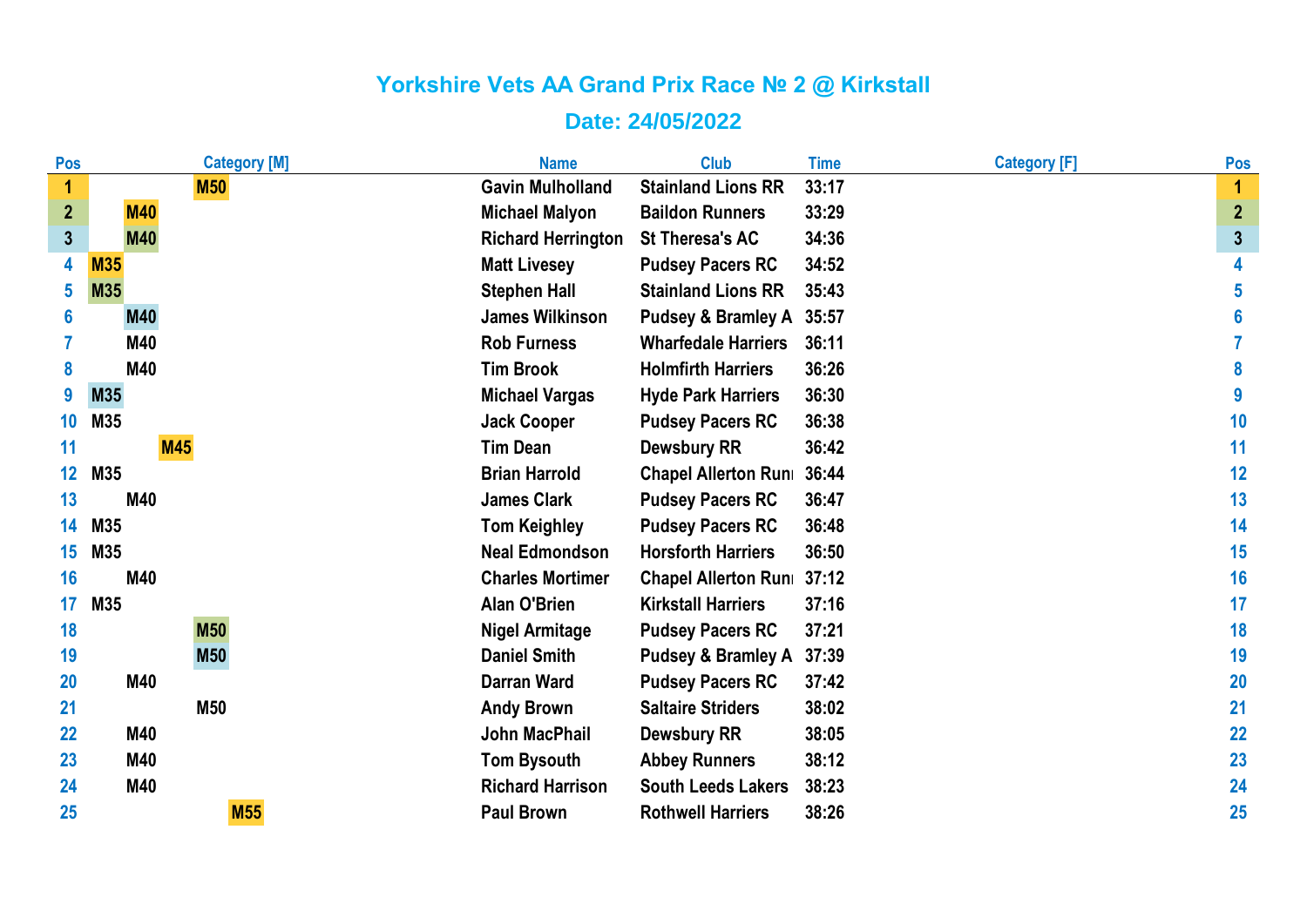| Pos | <b>Category [M]</b> | <b>Name</b>              | <b>Club</b>                 | <b>Time</b> | <b>Category [F]</b> | Pos                |
|-----|---------------------|--------------------------|-----------------------------|-------------|---------------------|--------------------|
| 26  |                     | Niamh Jackson            | <b>North Leeds Fell Rur</b> | 38:36       | <b>F40</b>          | 26                 |
| 27  | M50                 | <b>Andrew Dovernor</b>   | <b>Queensbury RC</b>        | 38:47       |                     | 27                 |
| 28  | M50                 | <b>Jamie Westwood</b>    | <b>Stainland Lions RR</b>   | 38:54       |                     | 28                 |
| 29  |                     | <b>Susan Lewis</b>       | <b>Roundhay Runners</b>     | 38:57       | <b>F45</b>          | 29                 |
| 30  | M45                 | <b>Richard Walker</b>    | <b>Airecentre Pacers</b>    | 39:05       |                     | 30                 |
| 31  | <b>M55</b>          | <b>lan Martin</b>        | <b>Vale of York AC</b>      | 39:12       |                     | 31                 |
| 32  | M <sub>55</sub>     | <b>Nathan Crossley</b>   | <b>Horsforth Harriers</b>   | 39:17       |                     | 32                 |
| 33  | M35                 | <b>Tom Murphy</b>        | <b>Pudsey Pacers RC</b>     | 39:19       |                     | 33                 |
| 34  | M35                 | <b>Louis Best</b>        | <b>Rothwell Harriers</b>    | 39:21       |                     | 34                 |
| 35  | M45                 | <b>Loris Dell'Amico</b>  | <b>Saltaire Striders</b>    | 39:23       |                     | 35                 |
| 36  | M45                 | <b>Chris Smith</b>       | <b>Hyde Park Harriers</b>   | 39:28       |                     | 36                 |
| 37  | M40                 | Jon Greenwood            | <b>Pudsey Pacers RC</b>     | 39:37       |                     | 37                 |
| 38  |                     | <b>Aaron Bower</b>       | <b>Northowram Pumas</b>     | 39:49       |                     | <b>NonSc</b><br>38 |
| 39  | M50                 | <b>Matthew Blakeley</b>  | <b>Roundhay Runners</b>     | 39:55       |                     | 39                 |
| 40  | M45                 | <b>Rob Greenland</b>     | Chapel Allerton Runi 40:04  |             |                     | 40                 |
| 41  | M45                 | <b>Colin Johnstone</b>   | <b>South Leeds Lakers</b>   | 40:11       |                     | 41                 |
| 42  | M40                 | <b>Brendan Foley</b>     | <b>Horsforth Harriers</b>   | 40:27       |                     | 42                 |
| 43  | M40                 | <b>Mark Pottinger</b>    | <b>Stainland Lions RR</b>   | 40:30       |                     | 43                 |
| 44  | M50                 | <b>Anthony Waring</b>    | <b>Holmfirth Harriers</b>   | 40:33       |                     | 44                 |
| 45  |                     | <b>Lindsey Clegg</b>     | <b>Horsforth Harriers</b>   | 40:38       | <b>F40</b>          | 45                 |
| 46  | M45                 | <b>Mark Andrew Smith</b> | <b>Horsforth Harriers</b>   | 40:47       |                     | 46                 |
| 47  | <b>M60</b>          | <b>Andrew Forsyth</b>    | <b>Doncaster AC</b>         | 40:55       |                     | 47                 |
| 48  |                     | Joanne Horan             | <b>Queensbury RC</b>        | 40:58       | <b>F40</b>          | 48                 |
| 49  | <b>M60</b>          | <b>Robert Samuels</b>    | <b>Pudsey Pacers RC</b>     | 41:14       |                     | 49                 |
| 50  | M40                 | <b>Richard Hand</b>      | <b>Stainland Lions RR</b>   | 41:27       |                     | 50                 |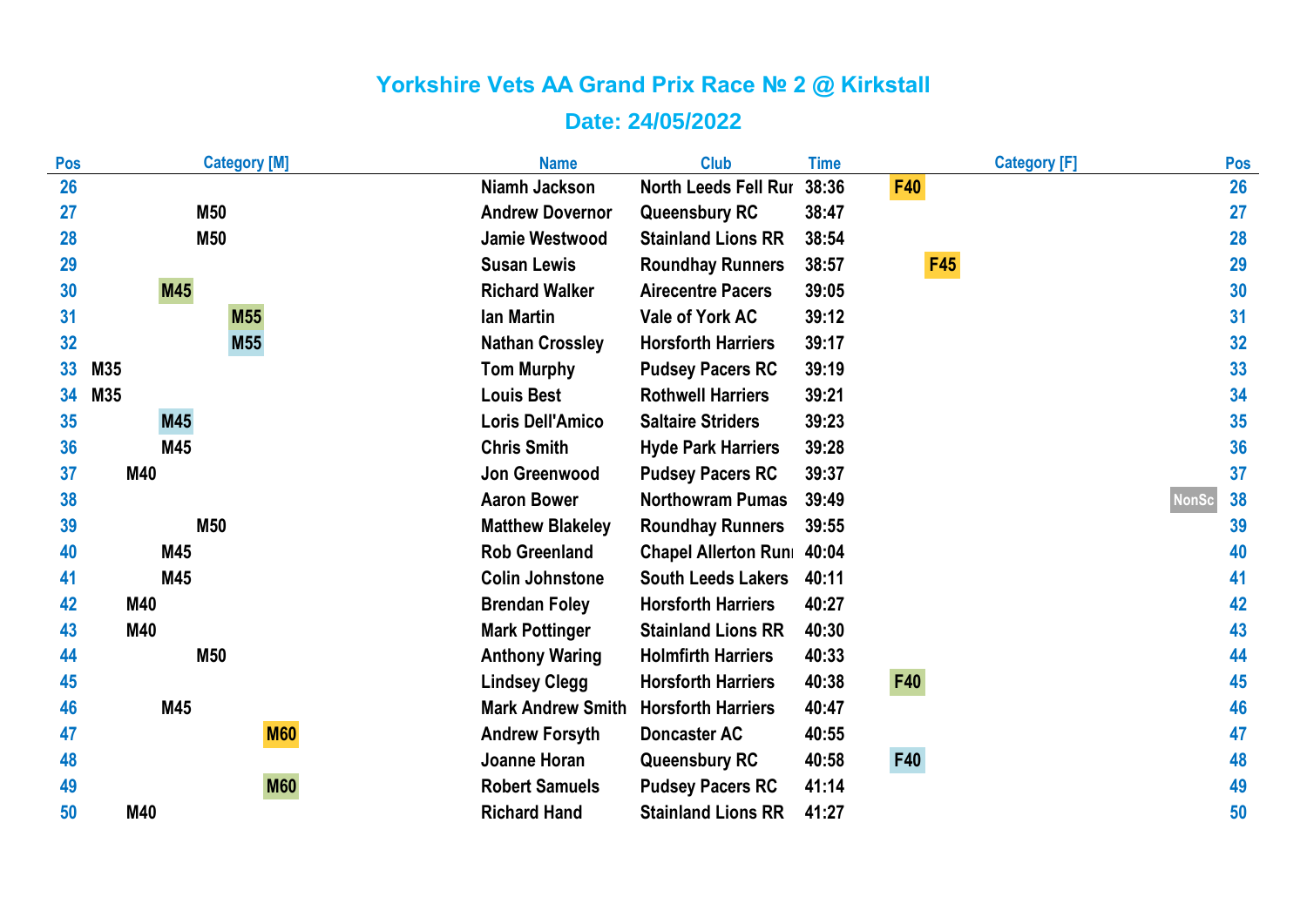| Pos | <b>Category [M]</b> | <b>Name</b>                   | <b>Club</b>                   | <b>Time</b> | <b>Category [F]</b> | Pos |
|-----|---------------------|-------------------------------|-------------------------------|-------------|---------------------|-----|
| 51  | M40                 | <b>Simon Platts</b>           | <b>Holmfirth Harriers</b>     | 41:32       |                     | 51  |
| 52  | <b>M65</b>          | <b>Martin Bayliss</b>         | <b>Meltham AC</b>             | 41:40       |                     | 52  |
| 53  | M50                 | <b>Neil Windle</b>            | <b>Queensbury RC</b>          | 41:43       |                     | 53  |
| 54  | M50                 | <b>Kevin Ogden</b>            | Spenborough & Dist 41:48      |             |                     | 54  |
| 55  | M45                 | lan Wilson                    | Spenborough & Dist 41:55      |             |                     | 55  |
| 56  | M40                 | <b>Stewart Nichol</b>         | <b>St Theresa's AC</b>        | 41:58       |                     | 56  |
| 57  | M45                 | <b>Keith Johnstone</b>        | <b>South Leeds Lakers</b>     | 42:01       |                     | 57  |
| 58  | <b>M65</b>          | <b>Peter Hughes</b>           | <b>Queensbury RC</b>          | 42:04       |                     | 58  |
| 59  | M35                 | <b>Richard Varley</b>         | <b>South Leeds Lakers</b>     | 42:08       |                     | 59  |
| 60  | M45                 | <b>Emil Andrews</b>           | <b>Pudsey &amp; Bramley A</b> | 42:09       |                     | 60  |
| 61  |                     | <b>Helen Wells</b>            | <b>Dewsbury RR</b>            | 42:09 F35   |                     | 61  |
| 62  | M45                 | <b>Darren Keighley</b>        | <b>Pudsey Pacers RC</b>       | 42:12       |                     | 62  |
| 63  | M45                 | <b>Gerard Skippins</b>        | Spenborough & Dist 42:18      |             |                     | 63  |
| 64  | M55                 | <b>Simon Brady</b>            | <b>Queensbury RC</b>          | 42:21       |                     | 64  |
| 65  | M55                 | <b>Paul Grist</b>             | <b>South Leeds Lakers</b>     | 42:39       |                     | 65  |
| 66  |                     | Nicola Henderson              | Vale of York AC               | 42:42       | F40                 | 66  |
| 67  | M35                 | <b>Adam Emery</b>             | <b>South Leeds Lakers</b>     | 42:45       |                     | 67  |
| 68  | M35                 | <b>David Harling-Semmence</b> | <b>Bramley Breezers</b>       | 43:05       |                     | 68  |
| 69  | M55                 | <b>Andrew Paterson</b>        | <b>Queensbury RC</b>          | 43:17       |                     | 69  |
| 70  | <b>M50</b>          | <b>Simon Rawnsley</b>         | <b>Stainland Lions RR</b>     | 43:19       |                     | 70  |
| 71  | M40                 | <b>Rory Goldthorpe</b>        | <b>Abbey Runners</b>          | 43:22       |                     | 71  |
| 72  | M35                 | <b>Adam Firth</b>             | <b>Bramley Breezers</b>       | 43:24       |                     | 72  |
| 73  | M40                 | <b>Chris Campion</b>          | <b>Pudsey Pacers RC</b>       | 43:33       |                     | 73  |
| 74  |                     | <b>Alison Ogle</b>            | <b>Farsley Flyers</b>         | 43:36       | F40                 | 74  |
| 75  | M45                 | <b>Richard Brook</b>          | <b>Queensbury RC</b>          | 43:46       |                     | 75  |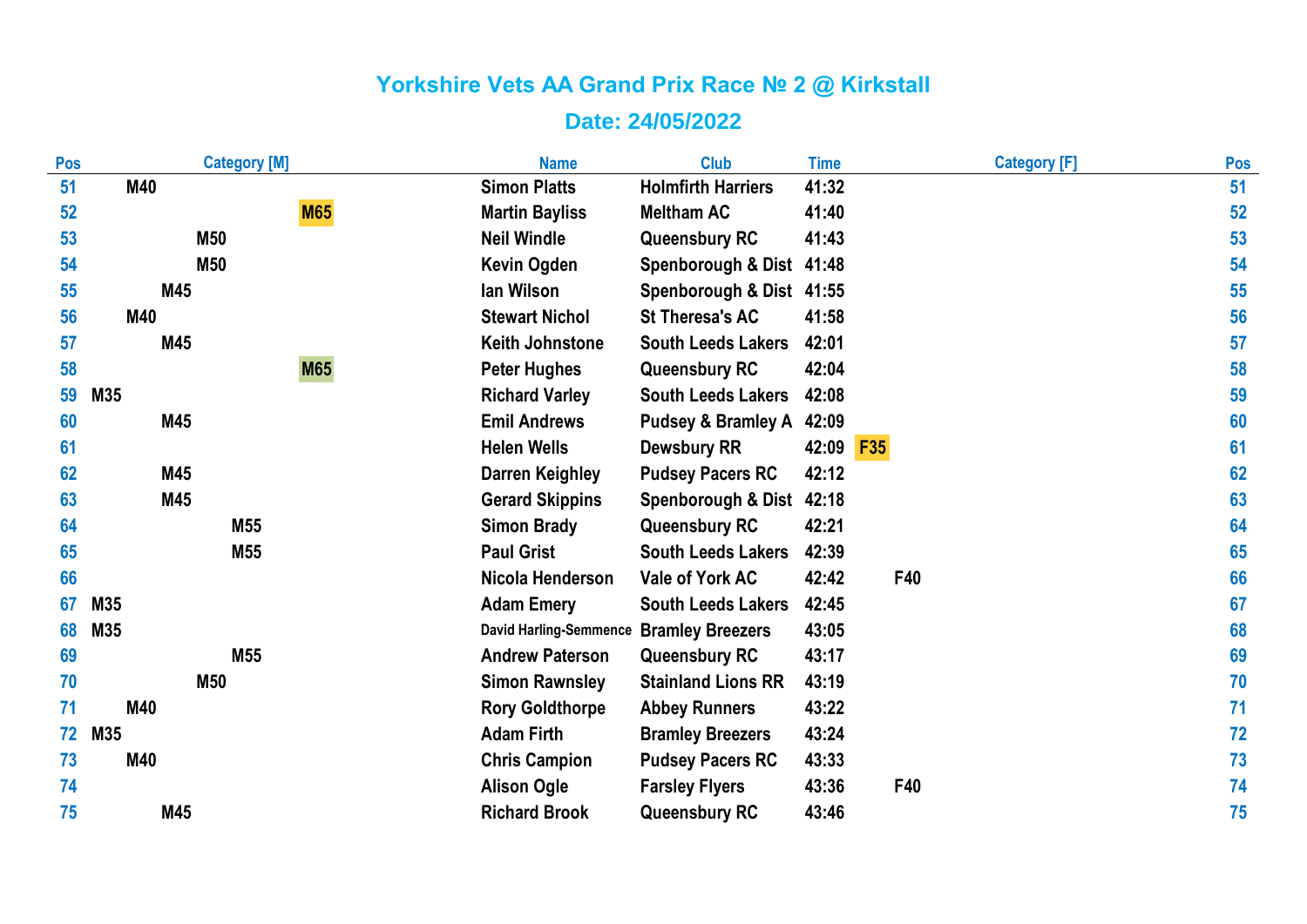| Pos | <b>Category [M]</b> | <b>Name</b>              | <b>Club</b>                | <b>Time</b> | <b>Category [F]</b> | Pos |
|-----|---------------------|--------------------------|----------------------------|-------------|---------------------|-----|
| 76  | <b>M50</b>          | Jon Boote                | <b>Roberttown Road Ru</b>  | 43:56       |                     | 76  |
| 77  | M55                 | <b>David Brooks</b>      | <b>Pudsey Pacers RC</b>    | 44:10       |                     | 77  |
| 78  |                     | <b>Emily Berg</b>        | <b>South Leeds Lakers</b>  | 44:20       | F40                 | 78  |
| 79  | M55                 | <b>Roy Huggins</b>       | <b>Valley Striders</b>     | 44:36       |                     | 79  |
| 80  |                     | <b>Becky Lawrence</b>    | <b>Horsforth Harriers</b>  | 44:37       | F40                 | 80  |
| 81  | <b>M60</b>          | <b>Mark Crabtree</b>     | <b>Halifax Harriers</b>    | 44:40       |                     | 81  |
| 82  | <b>M60</b>          | <b>Tony Daniels</b>      | <b>Meltham AC</b>          | 44:45       |                     | 82  |
| 83  | M45                 | <b>Jonathan Brearley</b> | <b>Northowram Pumas</b>    | 44:55       |                     | 83  |
| 84  | <b>M65</b>          | <b>Stephen Skidmore</b>  | <b>Denby Dale AC</b>       | 44:58       |                     | 84  |
| 85  | M45                 | <b>Jim Harris</b>        | <b>Stainland Lions RR</b>  | 45:00       |                     | 85  |
| 86  |                     | <b>Theresa Tate</b>      | <b>Dewsbury RR</b>         | 45:00 F35   |                     | 86  |
| 87  | <b>M60</b>          | <b>Steve Hallam</b>      | <b>Stainland Lions RR</b>  | 45:02       |                     | 87  |
| 88  |                     | <b>Emma Chadwick</b>     | <b>South Leeds Lakers</b>  | 45:06       | <b>F35</b>          | 88  |
| 89  | M55                 | <b>Paul Patrick</b>      | <b>Stainland Lions RR</b>  | 45:11       |                     | 89  |
| 90  | M40                 | <b>Stuart Shepherd</b>   | Chapel Allerton Runi 45:12 |             |                     | 90  |
| 91  | M55                 | <b>Philip Lonsdale</b>   | <b>Pudsey Pacers RC</b>    | 45:15       |                     | 91  |
| 92  | M45                 | <b>Mark Pawson</b>       | <b>Pudsey Pacers RC</b>    | 45:29       |                     | 92  |
| 93  | M55                 | <b>Tony Baston</b>       | <b>Abbey Runners</b>       | 45:46       |                     | 93  |
| 94  | <b>M50</b>          | <b>Steven Clayton</b>    | <b>Farsley Flyers</b>      | 45:48       |                     | 94  |
| 95  | <b>M60</b>          | <b>Paul Bennett</b>      | <b>Bramley Breezers</b>    | 45:52       |                     | 95  |
| 96  | M45                 | <b>Andrew Tudor</b>      | <b>Northowram Pumas</b>    | 45:54       |                     | 96  |
| 97  |                     | <b>Lorraine Naylor</b>   | <b>Stainland Lions RR</b>  | 45:56       | <b>F50</b>          | 97  |
| 98  | M55                 | <b>David Booth</b>       | <b>Pudsey Pacers RC</b>    | 46:11       |                     | 98  |
| 99  | M35                 | <b>Brad Strutt</b>       | <b>Pudsey Pacers RC</b>    | 46:12       |                     | 99  |
| 100 |                     | <b>Charlotte Taylor</b>  | <b>Queensbury RC</b>       | 46:20       | F50                 | 100 |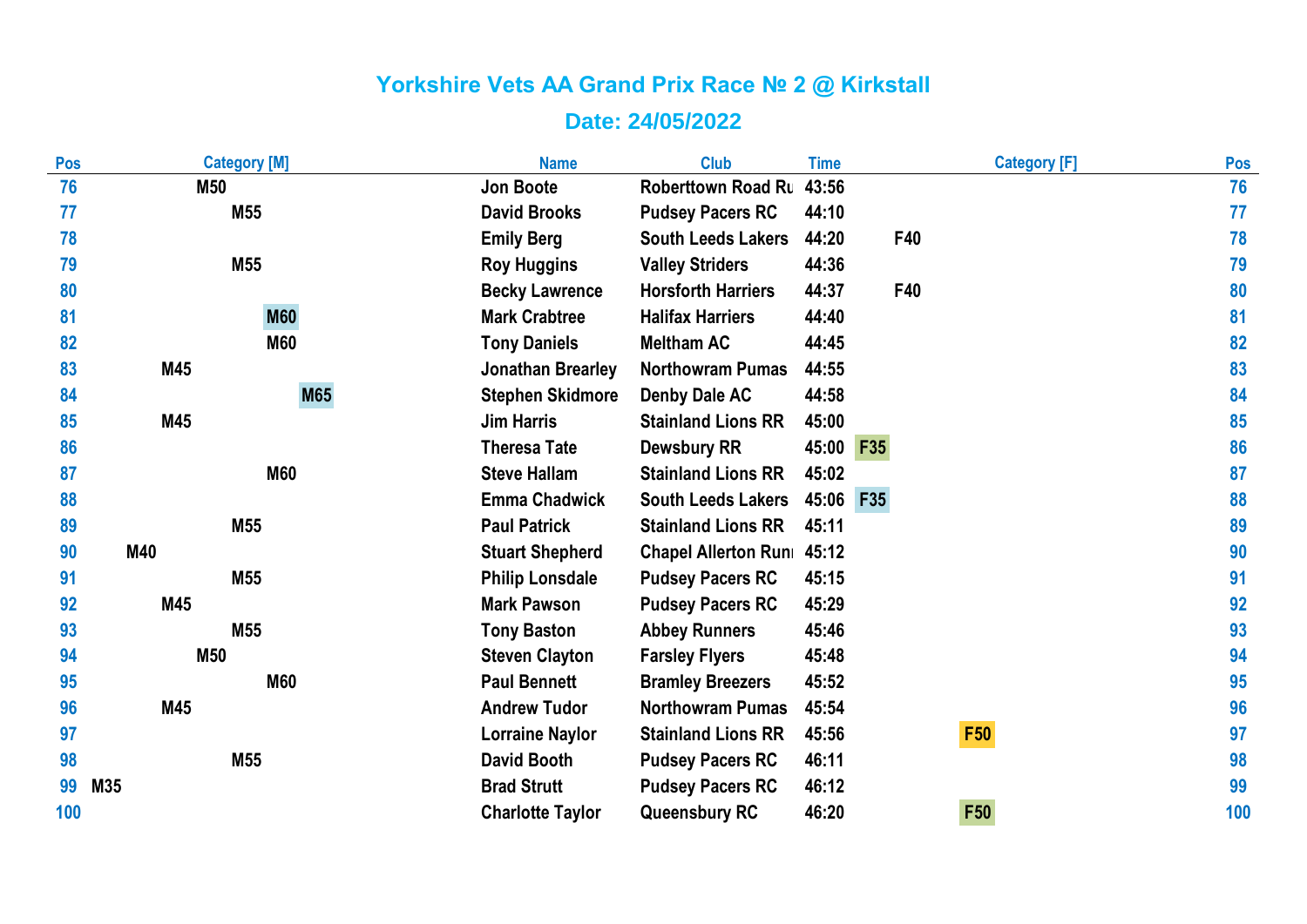| Pos     | <b>Category [M]</b> | <b>Name</b>                | <b>Club</b>                  | <b>Time</b> | <b>Category [F]</b> | Pos                 |
|---------|---------------------|----------------------------|------------------------------|-------------|---------------------|---------------------|
| 101     | M65                 | <b>David Morley</b>        | <b>St Theresa's AC</b>       | 46:24       |                     | 101                 |
| 102     | <b>M60</b>          | <b>Richard Thomas</b>      | <b>Kirkstall Harriers</b>    | 46:26       |                     | 102                 |
| 103     | M50                 | <b>Alistair Settle</b>     | <b>Wakefield District Ha</b> | 46:29       |                     | 103                 |
| 104     |                     | <b>Jo Heaton</b>           | <b>Roundhay Runners</b>      | 46:34       |                     | 104<br><b>NonSc</b> |
| 105     | <b>M50</b>          | <b>Melvin Thompson</b>     | Roberttown Road Ru 46:43     |             |                     | 105                 |
| 106     | M50                 | <b>Nigel Taylor</b>        | <b>Lindley Running Clu</b>   | 46:49       |                     | 106                 |
| 107     | <b>M60</b>          | <b>Leroy Sutton</b>        | <b>Valley Striders</b>       | 46:53       |                     | 107                 |
| 108     | M65                 | <b>Tim Spencer</b>         | <b>Saltaire Striders</b>     | 46:55       |                     | 108                 |
| 109     |                     | <b>Emer Dudley</b>         | Roberttown Road Ru 47:01     |             | F <sub>55</sub>     | 109                 |
| 110     | M50                 | <b>Stuart Tattersfield</b> | Roberttown Road Ru 47:03     |             |                     | 110                 |
| 111 M35 |                     | <b>Simon Wilkinson</b>     | <b>Northowram Pumas</b>      | 47:04       |                     | 111                 |
| 112     | M45                 | <b>Martin Dearie</b>       | <b>Dewsbury RR</b>           | 47:06       |                     | 112                 |
| 113     |                     | <b>Maria Harron</b>        | <b>Stainland Lions RR</b>    | 47:10       | F50                 | 113                 |
| 114     | <b>M70</b>          | <b>Steve Carter</b>        | Keighley & Craven A          | 47:16       |                     | 114                 |
| 115     |                     | <b>Sarah Morley</b>        | <b>St Theresa's AC</b>       | 47:17       | <b>F45</b>          | 115                 |
| 116     | <b>M60</b>          | <b>Martin O'Brien</b>      | <b>Stainland Lions RR</b>    | 47:17       |                     | 116                 |
| 117     | <b>M75</b>          | <b>Dick Spendlove</b>      | <b>Stainland Lions RR</b>    | 47:27       |                     | 117                 |
| 118     | M <sub>55</sub>     | <b>Mark Preston</b>        | <b>Stainland Lions RR</b>    | 47:29       |                     | 118                 |
| 119     | M50                 | <b>Andy Thorp</b>          | <b>Farsley Flyers</b>        | 47:31       |                     | 119                 |
| 120     |                     | <b>Louise O'Brien</b>      | <b>Horsforth Fellandale</b>  | 47:32       | F45                 | 120                 |
| 121     | M50                 | John Ingles                | <b>Stainland Lions RR</b>    | 47:37       |                     | 121                 |
| 122     | <b>M60</b>          | <b>Andrew Johnson</b>      | York Knavesmire Ha           | 47:41       |                     | 122                 |
| 123 M35 |                     | <b>Kieran Pickles</b>      | <b>Dewsbury RR</b>           | 47:50       |                     | 123                 |
| 124     | <b>M60</b>          | <b>Mark Gregory</b>        | <b>Rothwell Harriers</b>     | 47:52       |                     | 124                 |
| 125     |                     | <b>Alyson Blakeley</b>     | <b>Roundhay Runners</b>      | 48:00       | F45                 | 125                 |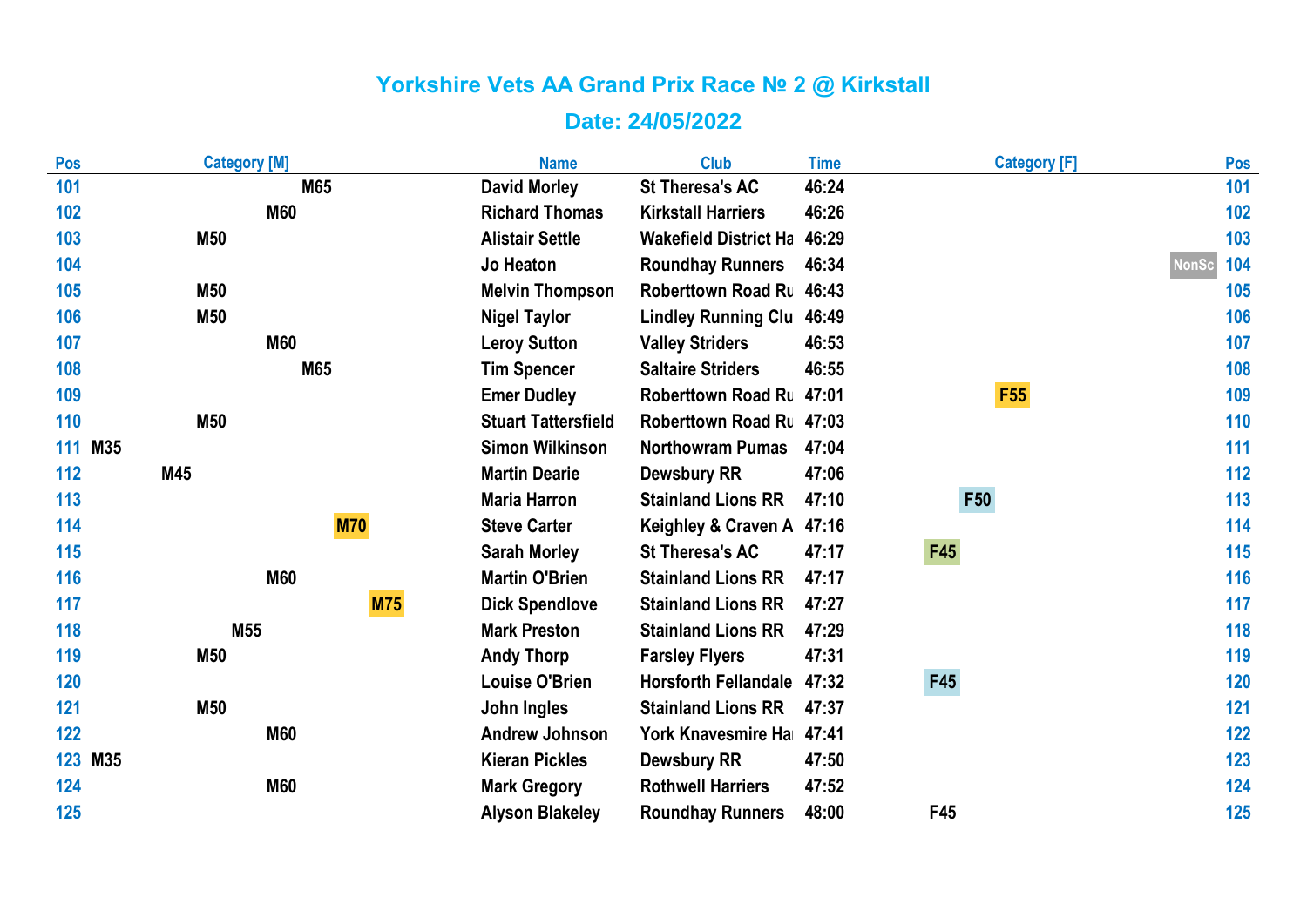| Pos        |     | <b>Category [M]</b> | <b>Name</b>                    | <b>Club</b>                | <b>Time</b> | <b>Category [F]</b> |            | Pos |
|------------|-----|---------------------|--------------------------------|----------------------------|-------------|---------------------|------------|-----|
| 126        |     | M50                 | <b>Jim Whittaker</b>           | <b>Abbey Runners</b>       | 48:02       |                     |            | 126 |
| 127        |     | M65                 | <b>David Womersley</b>         | <b>Horsforth Harriers</b>  | 48:10       |                     |            | 127 |
| 128        |     | M55                 | <b>Warren Dennison</b>         | <b>Roundhay Runners</b>    | 48:12       |                     |            | 128 |
| 129        |     | M55                 | <b>Martin Nee</b>              | Vale of York AC            | 48:14       |                     |            | 129 |
| 130        |     |                     | <b>Aileen Baldwin</b>          | <b>Stainland Lions RR</b>  | 48:15       |                     | <b>F70</b> | 130 |
| 131        |     | <b>M70</b>          | <b>Bryan Francis Parkinson</b> | <b>Bingley Harriers</b>    | 48:17       |                     |            | 131 |
| 132        |     |                     | <b>Bev Elliott</b>             | <b>Horsforth Harriers</b>  | 48:25       | F45                 |            | 132 |
| 133        |     | <b>M60</b>          | Jonathan Eagle                 | <b>Horsforth Harriers</b>  | 48:36       |                     |            | 133 |
| 134        |     | M55                 | <b>Michael Lunn</b>            | <b>Lindley Running Clu</b> | 48:39       |                     |            | 134 |
| 135        |     | M65                 | Dave Hudson                    | <b>Stainland Lions RR</b>  | 48:55       |                     |            | 135 |
| 136        |     |                     | <b>Ruth Hodgson</b>            | <b>Horsforth Harriers</b>  | 48:57       | F45                 |            | 136 |
| 137        |     |                     | <b>Janine Lee</b>              | <b>Crossgates Harriers</b> | 49:02       | F50                 |            | 137 |
| 138        |     |                     | <b>Nicola Hartley</b>          | <b>Valley Striders</b>     | 49:08 F35   |                     |            | 138 |
| 139        |     | <b>M50</b>          | <b>Andrew Warrender</b>        | <b>South Leeds Lakers</b>  | 49:22       |                     |            | 139 |
| 140        |     | M55                 | <b>Nigel Paul Shaw</b>         | <b>Baildon Runners</b>     | 49:25       |                     |            | 140 |
| 141        |     |                     | <b>Lisa Heath</b>              | <b>Pudsey Pacers RC</b>    | 49:34       | F55                 |            | 141 |
| 142        |     |                     | <b>Hazel Fenton</b>            | <b>Horsforth Harriers</b>  | 49:47       | F40                 |            | 142 |
| 143        |     |                     | <b>Gina Williams</b>           | <b>Airecentre Pacers</b>   | 49:55       | F45                 |            | 143 |
| 144        |     | <b>M60</b>          | <b>Steven Woods</b>            | <b>South Leeds Lakers</b>  | 49:57       |                     |            | 144 |
| 145        |     | M55                 | <b>Randalph Haggerty</b>       | <b>Kirkstall Harriers</b>  | 50:01       |                     |            | 145 |
| 146        |     |                     | Liz Reddington                 | <b>Valley Striders</b>     | 50:03       | <b>F60</b>          |            | 146 |
| 147        |     |                     | <b>Vicky McCreadie</b>         | <b>Bramley Breezers</b>    | 50:05       | F40                 |            | 147 |
| 148        | M40 |                     | <b>Mark Doyle</b>              | <b>Farsley Flyers</b>      | 50:09       |                     |            | 148 |
| 149        |     | M50                 | <b>John Langley</b>            | <b>Northowram Pumas</b>    | 50:15       |                     |            | 149 |
| <b>150</b> | M40 |                     | <b>Maris Basko</b>             | <b>Bramley Breezers</b>    | 50:16       |                     |            | 150 |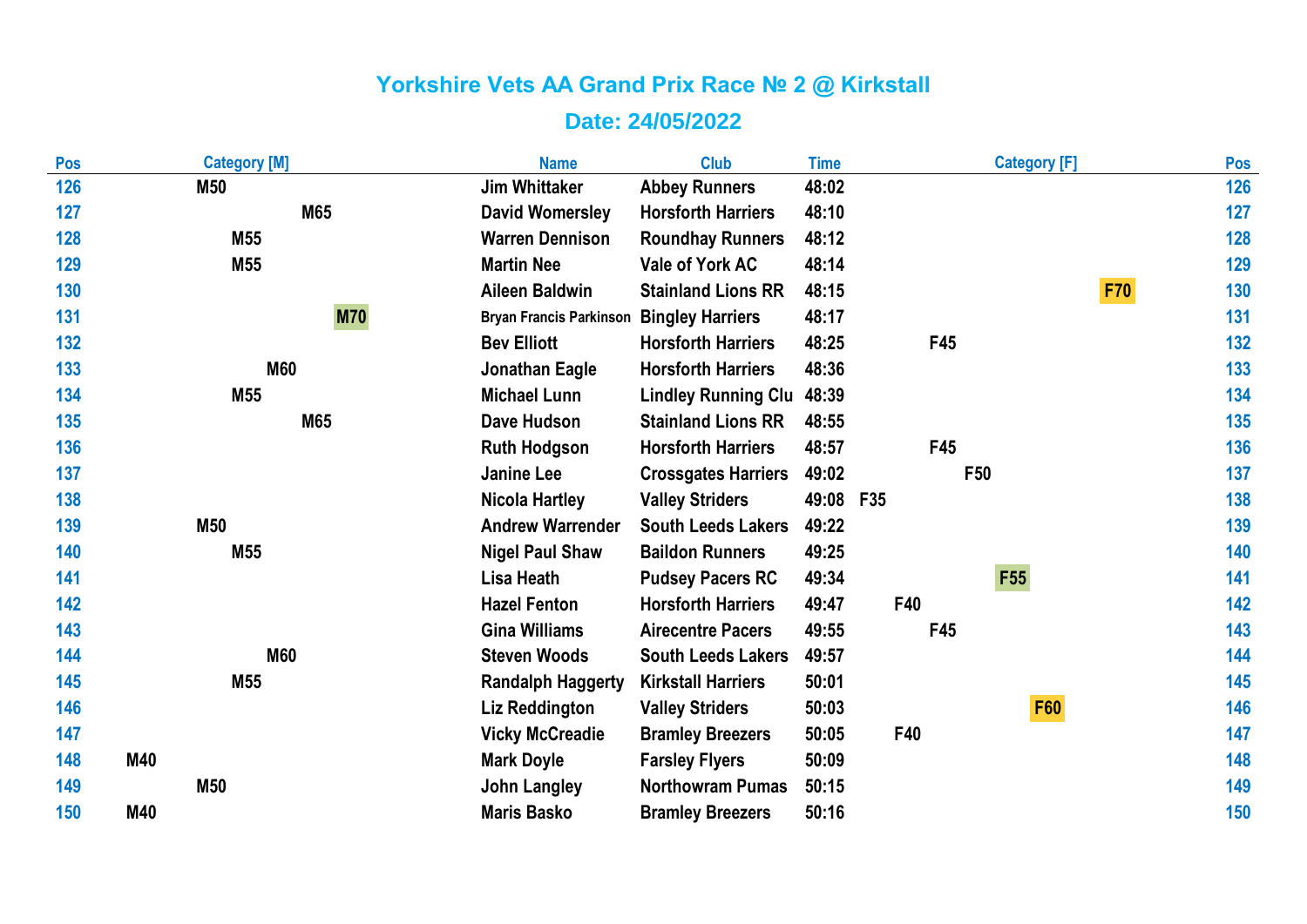| Pos | <b>Category [M]</b> | <b>Name</b>             | <b>Club</b>                 | <b>Time</b> |     | <b>Category [F]</b> | Pos |
|-----|---------------------|-------------------------|-----------------------------|-------------|-----|---------------------|-----|
| 151 |                     | <b>Jodie Knowles</b>    | <b>Northowram Pumas</b>     | 50:17 F35   |     |                     | 151 |
| 152 | M45                 | Lee Hipwell             | <b>Queensbury RC</b>        | 50:19       |     |                     | 152 |
| 153 | M55                 | <b>Paul Gaile</b>       | <b>Pudsey Pacers RC</b>     | 50:26       |     |                     | 153 |
| 154 |                     | <b>Fiona Blyth</b>      | <b>Hyde Park Harriers</b>   | 50:32       | F40 |                     | 154 |
| 155 | <b>M60</b>          | <b>Martin Love</b>      | <b>Saltaire Striders</b>    | 50:36       |     |                     | 155 |
| 156 |                     | <b>Helen Love</b>       | <b>Saltaire Striders</b>    | 50:37       |     | <b>F60</b>          | 156 |
| 157 | M45                 | <b>Andrew Gange</b>     | <b>Horsforth Harriers</b>   | 50:39       |     |                     | 157 |
| 158 | M55                 | <b>Simon Garside</b>    | <b>Rothwell Harriers</b>    | 51:01       |     |                     | 158 |
| 159 |                     | <b>Andrea Douglas</b>   | <b>Bramley Breezers</b>     | 51:03       | F45 |                     | 159 |
| 160 |                     | <b>Clare Miller</b>     | <b>Farsley Flyers</b>       | 51:07       | F40 |                     | 160 |
| 161 |                     | <b>Emma Longfellow</b>  | <b>St Theresa's AC</b>      | 51:45       | F40 |                     | 161 |
|     | 162 M35             | <b>Robert Halstead</b>  | <b>Horsforth Harriers</b>   | 52:06       |     |                     | 162 |
| 163 | <b>M60</b>          | <b>Michael Yeadon</b>   | <b>Horsforth Harriers</b>   | 52:44       |     |                     | 163 |
| 164 | M55                 | <b>Martin McCleave</b>  | <b>Horsforth Harriers</b>   | 52:57       |     |                     | 164 |
| 165 | M40                 | <b>David Render</b>     | <b>South Leeds Lakers</b>   | 53:09       |     |                     | 165 |
| 166 |                     | <b>Helen Fagg</b>       | <b>Horsforth Harriers</b>   | 53:11       | F45 |                     | 166 |
| 167 | <b>M60</b>          | <b>Colin Bainbridge</b> | <b>South Leeds Lakers</b>   | 53:14       |     |                     | 167 |
| 168 | M50                 | <b>Andy Flynn</b>       | <b>Northowram Pumas</b>     | 53:40       |     |                     | 168 |
| 169 | M65                 | <b>Steve Wood</b>       | <b>Horsforth Harriers</b>   | 53:50       |     |                     | 169 |
| 170 |                     | <b>Debbie Norris</b>    | <b>Dewsbury RR</b>          | 53:52       | F45 |                     | 170 |
| 171 | M40                 | <b>Stuart Gall</b>      | <b>North Leeds Fell Rur</b> | 53:56       |     |                     | 171 |
|     | 172 M35             | <b>Jonathan Knowles</b> | <b>Northowram Pumas</b>     | 54:19       |     |                     | 172 |
| 173 | M45                 | <b>Matthew Hunt</b>     | <b>Pudsey Pacers RC</b>     | 54:30       |     |                     | 173 |
| 174 |                     | <b>Sue Harrison</b>     | <b>Rothwell Harriers</b>    | 54:31       |     | F65                 | 174 |
|     | 175 M35             | <b>Carl White</b>       | <b>Queensbury RC</b>        | 54:34       |     |                     | 175 |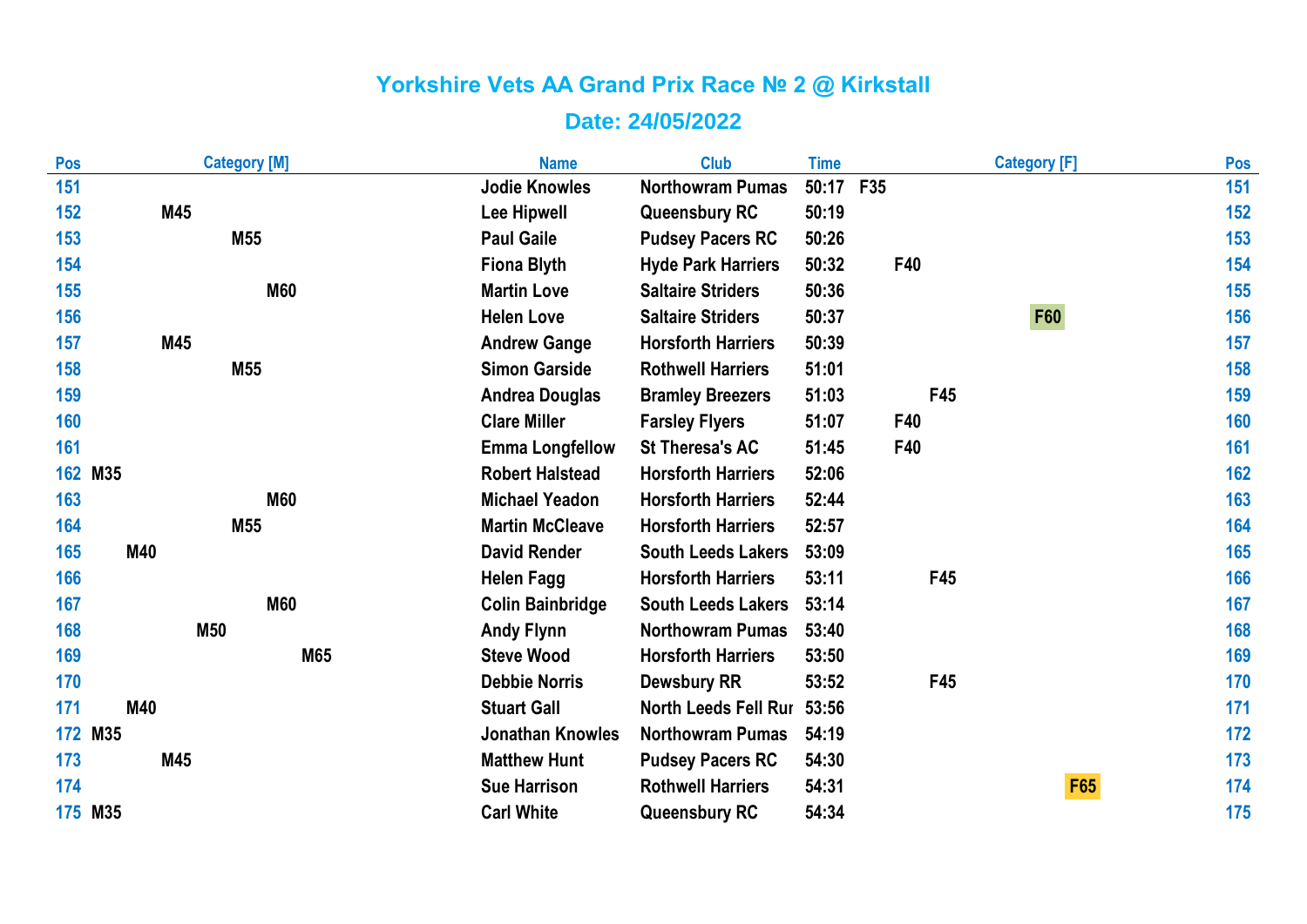| Pos        |     | <b>Category [M]</b> |            | <b>Name</b>                                 | <b>Club</b>                               | <b>Time</b> |            | <b>Category [F]</b> | Pos |
|------------|-----|---------------------|------------|---------------------------------------------|-------------------------------------------|-------------|------------|---------------------|-----|
| 176        |     |                     |            | <b>Louise Dell'Amico</b>                    | <b>Saltaire Striders</b>                  | 54:37       |            | F45                 | 176 |
| 177        |     |                     |            | <b>Hilary Humpleby</b>                      | <b>Roundhay Runners</b>                   | 54:44       |            | <b>F55</b>          | 177 |
| 178        |     |                     |            | Gini Knight                                 | <b>Horsforth Harriers</b>                 | 55:05       |            | F60                 | 178 |
| 179        |     |                     |            | <b>Elodie Minazzi</b>                       | <b>Dewsbury RR</b>                        | 55:14 F35   |            |                     | 179 |
| <b>180</b> |     |                     |            | <b>Heather Ellis</b>                        | <b>Dewsbury RR</b>                        | 55:15       |            | F <sub>50</sub>     | 180 |
| 181        |     |                     |            | <b>Sarah Milnes</b>                         | <b>Dewsbury RR</b>                        | 55:16       |            | F45                 | 181 |
| 182        | M40 |                     |            | lan Robinson                                | <b>Pudsey Pacers RC</b>                   | 55:24       |            |                     | 182 |
| 183        |     | M <sub>55</sub>     |            | <b>Don Harrison</b>                         | <b>Bramley Breezers</b>                   | 55:37       |            |                     | 183 |
| 184        |     |                     | <b>M70</b> | <b>William Overton</b>                      | <b>Pudsey Pacers RC</b>                   | 55:40       |            |                     | 184 |
| 185        |     |                     |            | <b>Collette Spencer</b>                     | <b>Kirkstall Harriers</b>                 | 55:44       |            | F45                 | 185 |
| 186        |     |                     |            | <b>Michelle Parker</b>                      | <b>South Leeds Lakers</b>                 | 55:56 F35   |            |                     | 186 |
| 187        |     |                     |            | Joanne Hawden                               | <b>Rothwell Harriers</b>                  | 56:03       |            | F <sub>55</sub>     | 187 |
| 188        |     |                     |            | <b>Janet Hartley</b>                        | <b>Rothwell Harriers</b>                  | 56:07       |            | F60                 | 188 |
| 189        |     |                     |            | <b>Becki Johnson</b>                        | <b>Pudsey Pacers RC</b>                   | 56:09       | <b>F35</b> |                     | 189 |
| 190        |     |                     |            | <b>Carol Ramsden</b>                        | <b>Horsforth Harriers</b>                 | 56:18       |            | F60                 | 190 |
| 191        |     |                     |            | <b>Shevonne McLarnon Kirkstall Harriers</b> |                                           | 56:41       |            | F45                 | 191 |
| 192        | M40 |                     |            |                                             | Daniel John Metcalfe Horsforth Fellandale | 56:47       |            |                     | 192 |
| 193        |     |                     |            | <b>Jane Prust</b>                           | <b>Hyde Park Harriers</b>                 | 56:56       |            | F60                 | 193 |
| 194        |     |                     |            | <b>Victoria Brides</b>                      | <b>Horsforth Harriers</b>                 | 56:57 F35   |            |                     | 194 |
| 195        |     | M50                 |            | <b>Adrian Martin</b>                        | <b>Pudsey Pacers RC</b>                   | 57:05       |            |                     | 195 |
| 196        |     |                     |            | <b>Caroline Anne Fuller</b>                 | <b>Sheffield &amp; Dearne A</b>           | 57:07       |            | F60                 | 196 |
| 197        |     |                     |            | <b>Catherine Gray</b>                       | <b>Horsforth Harriers</b>                 | 57:21       |            | F60                 | 197 |
| 198        |     | <b>M60</b>          |            | Philip Ashley Ramsden Horsforth Harriers    |                                           | 57:32       |            |                     | 198 |
| 199        |     |                     |            | <b>Ursula Clarke</b>                        | <b>Baildon Runners</b>                    | 57:48       |            | F <sub>55</sub>     | 199 |
| 200        |     |                     |            | <b>Anna Sweeney</b>                         | <b>Horsforth Harriers</b>                 | 57:55       |            | F45                 | 200 |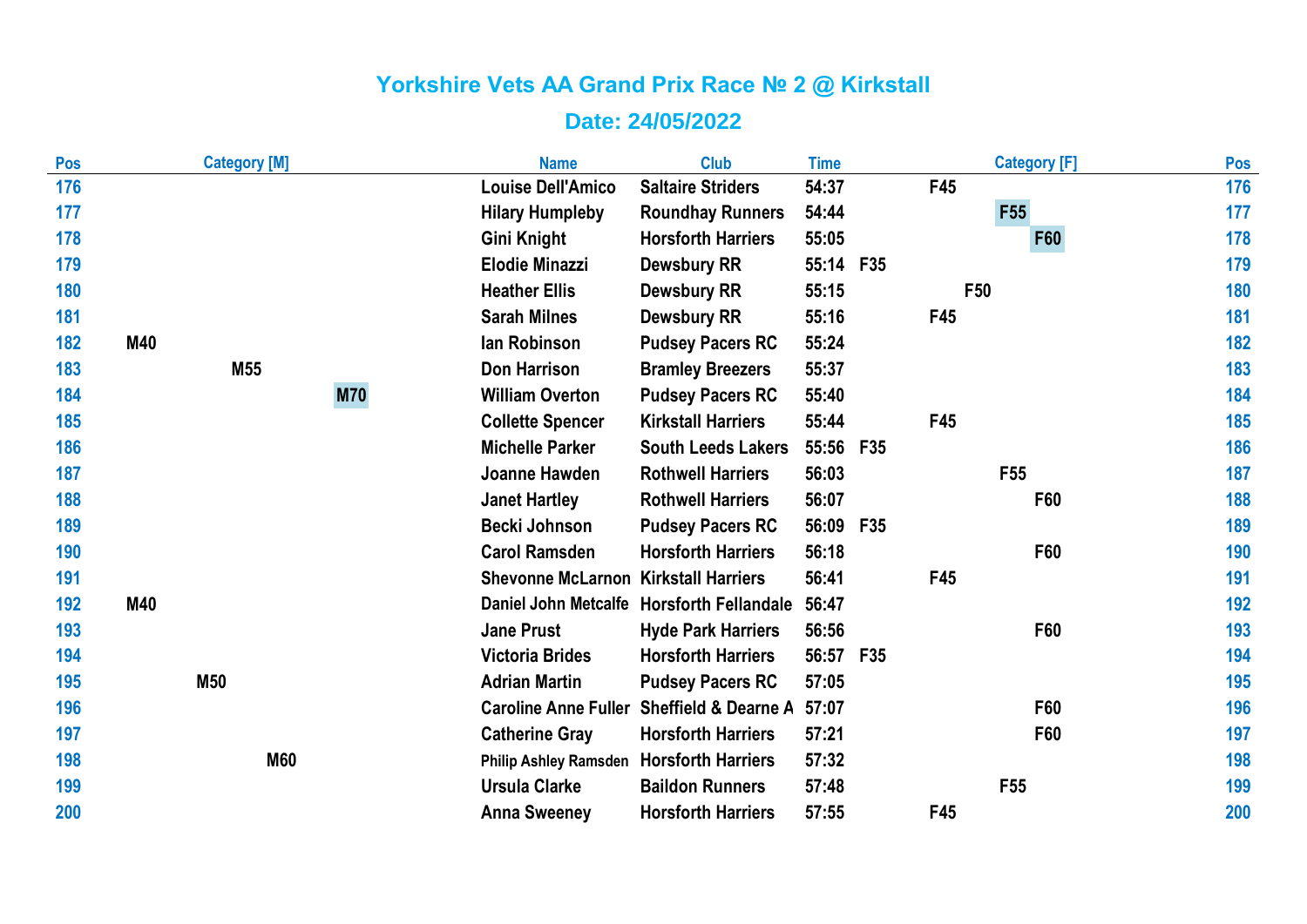| Pos | <b>Category [M]</b> | <b>Name</b>                                | <b>Club</b>               | <b>Time</b> | <b>Category [F]</b> | Pos |
|-----|---------------------|--------------------------------------------|---------------------------|-------------|---------------------|-----|
| 201 |                     | <b>Stacey Goodyear</b>                     | <b>St Theresa's AC</b>    | 58:25       | F45                 | 201 |
| 202 |                     | <b>Fiona Waterhouse</b>                    | <b>Horsforth Harriers</b> | 58:40       | F40                 | 202 |
| 203 | <b>M70</b>          | <b>Christopher Taylor</b>                  | <b>Ackworth Road Runi</b> | 58:58       |                     | 203 |
| 204 | <b>M60</b>          | <b>Paul Armitage</b>                       | <b>Stainland Lions RR</b> | 59:26       |                     | 204 |
| 205 |                     | <b>Valerie Pell</b>                        | <b>St Theresa's AC</b>    | 59:42       | <b>F65</b>          | 205 |
| 206 |                     | Paula Pickersgill                          | <b>Stainland Lions RR</b> | 59:51       | F50                 | 206 |
| 207 | <b>M60</b>          | <b>G Mark Richardson</b>                   | <b>Dewsbury RR</b>        | 59:53       |                     | 207 |
| 208 | <b>M70</b>          | <b>Stewart Haigh</b>                       | <b>Ackworth Road Runi</b> | 60:02       |                     | 208 |
| 209 |                     | <b>Melanie May</b>                         | <b>Roundhay Runners</b>   | 60:12       | F60                 | 209 |
| 210 |                     | <b>Katherine Penrose</b>                   | <b>St Theresa's AC</b>    | 60:13       | F65                 | 210 |
| 211 |                     | <b>Wendy Mundy</b>                         | <b>Farsley Flyers</b>     | 60:24       | F <sub>50</sub>     | 211 |
| 212 |                     | <b>Carole Clifford</b>                     | <b>Rothwell Harriers</b>  | 60:36       | F <sub>55</sub>     | 212 |
| 213 |                     | <b>Hilary Taylor</b>                       | <b>Pudsey Pacers RC</b>   | 60:42       | F45                 | 213 |
| 214 |                     | <b>Carol Moran</b>                         | <b>Kirkstall Harriers</b> | 60:50       | F60                 | 214 |
| 215 | M <sub>55</sub>     | lan Taylor                                 | <b>Horsforth Harriers</b> | 60:52       |                     | 215 |
| 216 |                     | <b>Shelagh Hopkinson</b>                   | <b>Baildon Runners</b>    | 60:55       | F65                 | 216 |
| 217 |                     | <b>Suzanne Waterhouse Bramley Breezers</b> |                           | 60:55       | F50                 | 217 |
| 218 |                     | <b>Michelle Eyres</b>                      | <b>Saltaire Striders</b>  | 61:12       | F60                 | 218 |
| 219 |                     | <b>Kate Gabriel</b>                        | <b>Roundhay Runners</b>   | 61:17       | F <sub>55</sub>     | 219 |
| 220 |                     | <b>Louise Kneeshaw</b>                     | <b>Baildon Runners</b>    | 61:40       | F45                 | 220 |
| 221 |                     | <b>Sally Robinson</b>                      | <b>Baildon Runners</b>    | 62:11       | F <sub>50</sub>     | 221 |
| 222 | <b>M60</b>          | <b>Tony Smith</b>                          | <b>Bramley Breezers</b>   | 63:01       |                     | 222 |
| 223 |                     | <b>Nicole Bushby</b>                       | <b>Bramley Breezers</b>   | 63:03       | F45                 | 223 |
| 224 | M65                 | <b>Mervyn Silva</b>                        | <b>Saltaire Striders</b>  | 63:28       |                     | 224 |
| 225 |                     | <b>Penelope Robinson</b>                   | <b>Roundhay Runners</b>   | 64:16       | <b>F70</b>          | 225 |